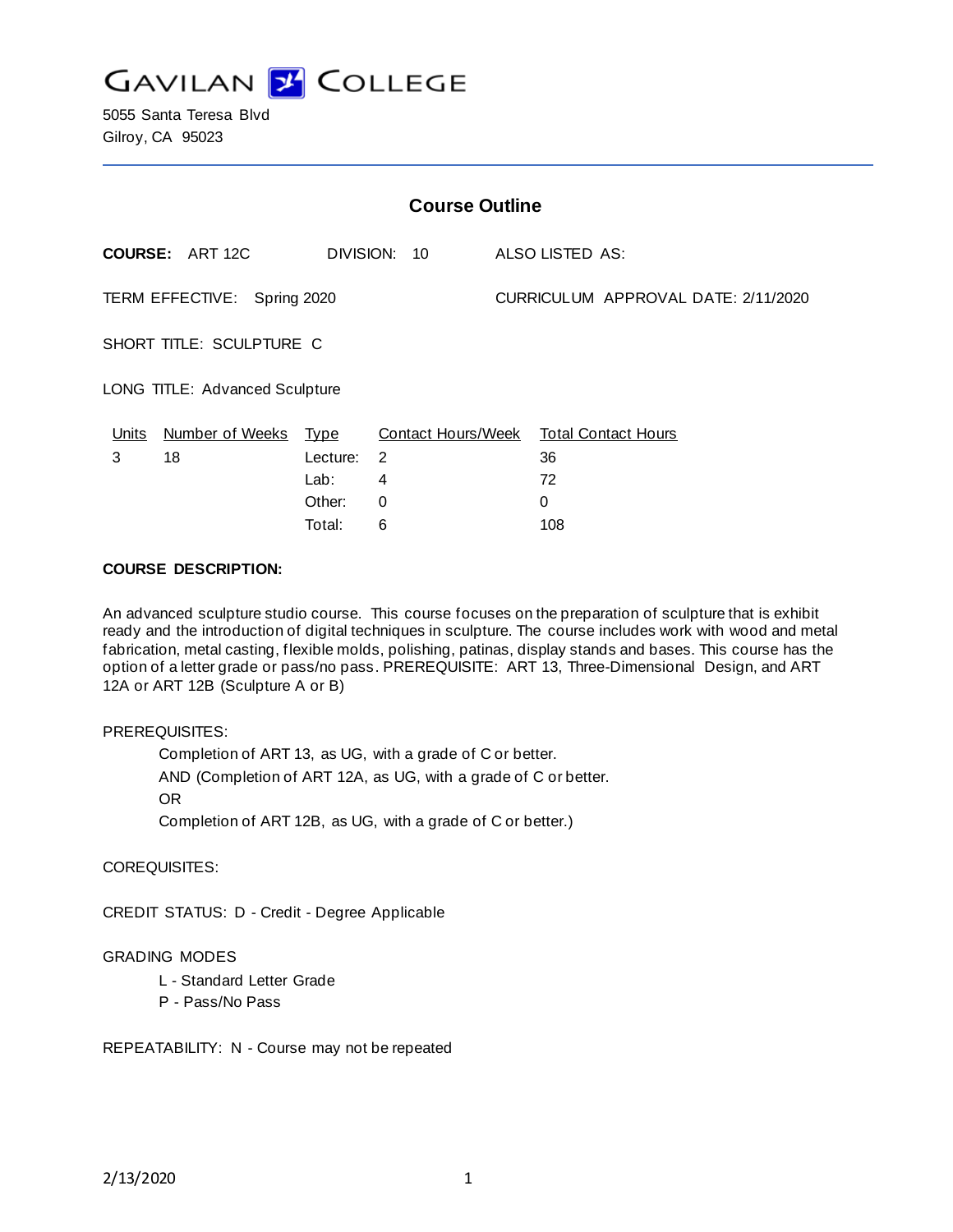SCHEDULE TYPES:

02 - Lecture and/or discussion

03 - Lecture/Laboratory

04 - Laboratory/Studio/Activity

047 - Laboratory - LEH 0.7

### **STUDENT LEARNING OUTCOMES:**

By the end of this course, a student should:

1. Demonstrate and apply a sound knowledge of safety proced ures and materials related to sculptural processes.

2. Write an artist statement expressing the concepts and motivations found in their artworks.

3. Prepare documentation for a portfolio.

4. Examine the historical and contemporary understanding of the cultural and technical aspects of sculpture.

5. Demonstrate fabrication techniques as they apply to the production and exhibiting of sculpture.

6. Demonstrate polishing, polychrome and patination techniques as appropriate for finishing sculpture.

7. Apply digital technologies as appropriate for producing patterns and molds for casting.

8. Manipulate sculptural techniques and processes to create sculptures.

## **CONTENT, STUDENT PERFORMANCE OBJECTIVES, OUT-OF-CLASS ASSIGNMENTS**

Curriculum Approval Date: 2/11/2020

Lecture Content

6 Hours

Content: Student and instructor conferences for two completed works to be exhibit ready.

Student Performance Objectives (SPO): Initially

students will conference verbally with the instructor about their work and the resources available or needed to complete the work. Then the student will finalize plans through drawings and maquettes.

The student and instructor will prioritize an order of execution to complete work. One work must be already cast or roughed-out.

Out-of-Class Assignments: Drawings, maquettes and written outlines for

proposed works.

6 Hours

Content: Surface treatments

Student Performance Objectives (SPO): Clean works will be finished using: patinas, other colorants, and sealers.

Out-of-Class Assignments: Research and

practice, students will schedule lab time to test out surface treatments.

6 Hours

Content: Accessory items for exhibiting.

Student Performance Objectives (SPO): Students will advance there

fabrication skill by building plinths, pedestals, lighting schemes or crates needed to exhibit their finished works.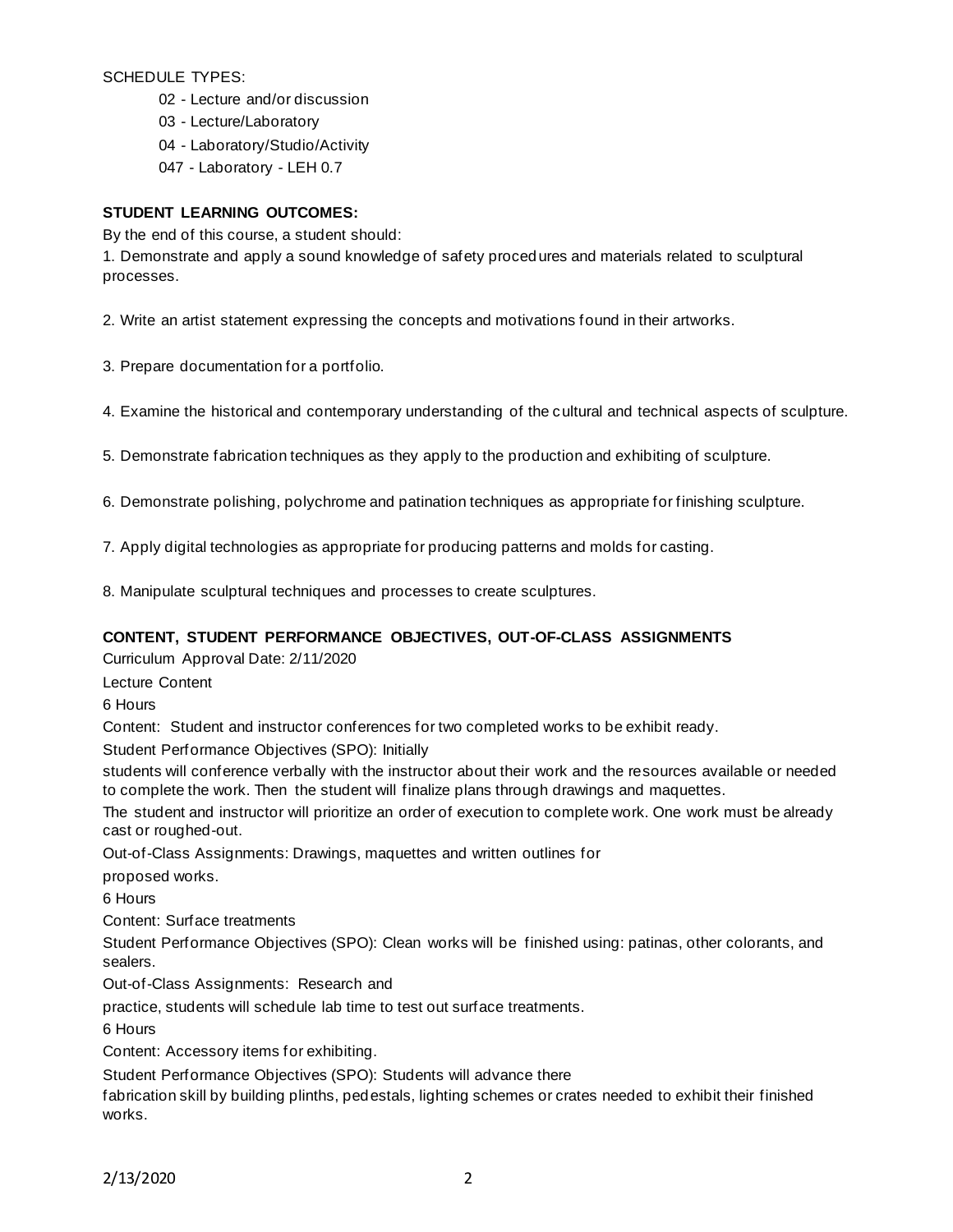Out-of-Class Assignments: Scouting possible places to exhibit work.

6 Hours

Content: Flexible molds

Student Performance Objectives (SPO): Students will make a flexible mold such as a rubber to create a pattern to be reproduced in an edition.

Out-of-Class Assignments: Procure or sculpt item to be molded.

6 Hours

Content: Alternative pattern making.

Student Performance Objectives (SPO): Students

will be introduced to alternative pattern techniques. A pattern produced from digital means (i.e. 3-D printer) will be required for an investment mold.

Out-of-Class Assignments: Scanning or importing

an image to be altered on the computer.

3 Hours

Content: Investment molds.

Student Performance Objectives (SPO): Students will gate, invest and cast the pattern that was made digitally.

Out-of-Class

Assignments: Invest mold and help load kiln

3 Hours

Content: Photographing large scale artwork

Student Performance Objectives (SPO): Students will clean and prep a second work for critique and to be photographed. A place in the out-door sculpture area will be painted and prepared by all the sculpture sections in order to accomplish this.

Out-of-Class Assignments: Organizing and scheduling.

Total 36 Hours

Lab Content:

6

**Hours** 

Content: Artist Statement

Student Performance Objectives (SPO): Students will produce a 300 word artist statement about their work. Out-of-Class Assignments: Writing drafts of the statement.

6

**Hours** 

Content: Portfolio

Student Performance Objectives (SPO): Students will compile a dossier type portfolio in digital and hard copy formats. The portfolio will contain, a cover letter, artist

statement, table of contents and photographs of their work.

Out-of-Class Assignments: compiling work for portfolio

6 Hours

Content: Surface treatments

Student Performance Objectives (SPO): Clean works will be finished using: patinas, other colorants, and sealers.

Out-of-Class Assignments: Research and

practice, students will schedule lab time to test out surface treatments.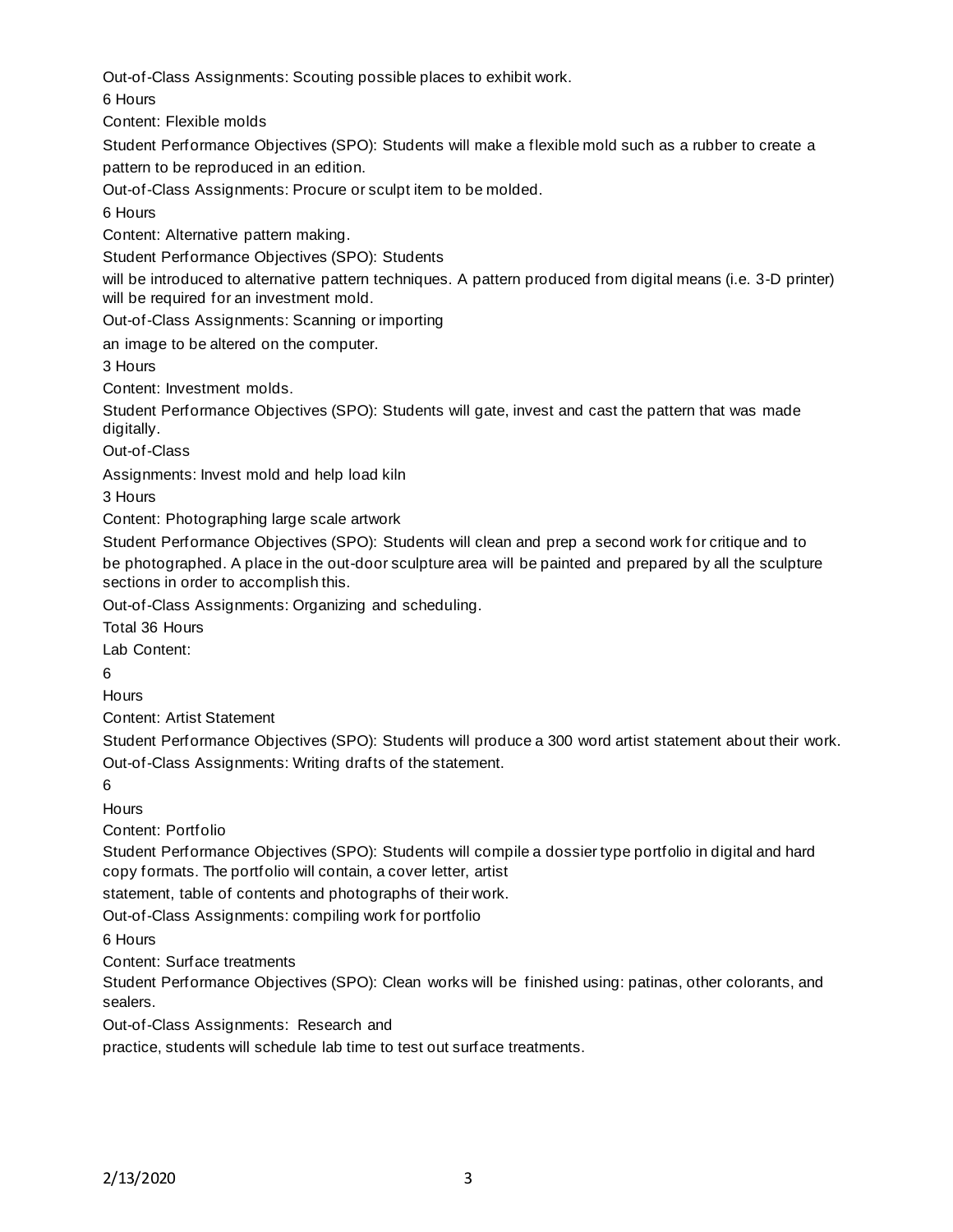6 Hours

Content: Accessory items for exhibiting.

Student Performance Objectives (SPO): Students will advance there

fabrication skill by building plinths, pedestals, lighting schemes or crates needed to exhibit their finished works.

Out-of-Class Assignments: Scouting possible places to exhibit work.

6 Hours

Content: Flexible molds

Student Performance Objectives (SPO): Students will make a flexible mold such as a rubber to create a pattern to be reproduced in an edition.

Out-of-Class Assignments: Procure or sculpt item to be molded.

6 Hours

Content: Alternative pattern making.

Student Performance Objectives (SPO): Students

will be introduced to alternative pattern techniques. A pattern produced from digital means (i.e. 3-D printer) will be required for an investment mold.

Out-of-Class Assignments: Scanning or importing

an image to be altered on the computer.

6 Hours

Content: Investment molds.

Student Performance Objectives (SPO): Students will gate, invest and cast the pattern that was made digitally.

Out-of-Class

Assignments: Invest mold and help load kiln

6 Hours

Content: Photographing large scale artwork

Student Performance Objectives (SPO): Students will clean and prep a second work for critique and to be photographed. A place in the out-door sculpture area will be painted and prepared by all the sculpture sections in order to accomplish this.

Out-of-Class Assignments: Organizing and scheduling.

8

**Hours** 

Content: Choosing a sight and procuring permissions.

Student Performance Objectives (SPO): Students will choose from a list of exhibit opportunities and exhibit work there.

Out-of-Class

Assignments: Meetings with involved parties or installing work.

14 Hours

Content: Perform the intermediate steps involved in finishing the work.

Student Performance Objectives (SPO): Depending on the art work, the student will clean the piece

i.e..: de-gate, spot weld or planish, sand, sandblast, wash, or polish. These techniques will be introduced via a slide lecture.

Out-of-Class Assignments: Gather materials not supplied by the

school.

2 Hours

Final

72 Hours Total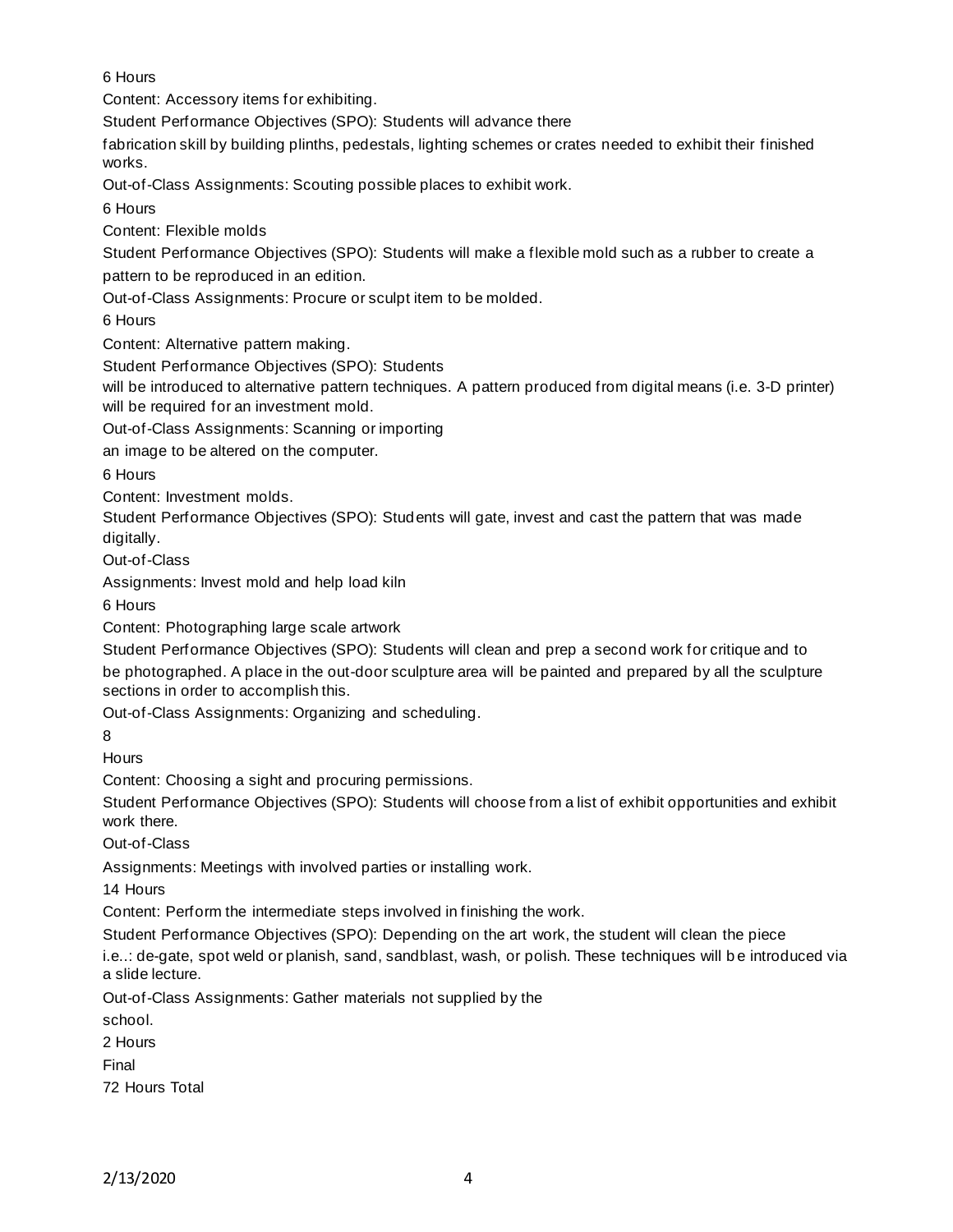#### **METHODS OF INSTRUCTION:**

Lectures, demonstrations, audio-visual presentations of films and slides. Individual studio activity emphasizing production of original sculptures. Exhibits, when available and appropriate. Critiques of student-produced sculptures. Exam on theory and technical information.

#### **OUT OF CLASS ASSIGNMENTS:**

Required Outside Hours: 20

Assignment Description: Students will read and study from required texts and assigned articles.

Required Outside Hours: 12

Assignment Description: Students will research and analyze a historic artist and artistic era and write a research paper on their findings, as well as present to the class.

Required Outside Hours: 40

Assignment Description: Students will work on their projects outside of normal lab hours. They will utilize open-lab hours, and will also work on aspects of their projects at home.

#### **METHODS OF EVALUATION:**

Writing assignments Percent of total grade: 20.00 % Percent range of total grade: 20 % to 35 % Essay Exams Other: Reflection Papers/Journals Skill demonstrations Percent of total grade: 25.00 % Percent range of total grade: 25 % to 60 % Class Performance/s Objective examinations Percent of total grade: 20.00 % Percent range of total grade: 20 % to 30 % Multiple Choice Other: essay Other methods of evaluation Percent of total grade: 25.00 % Percent range of total grade: 25 % to 40 % Portfolio submission and critique

## **REPRESENTATIVE TEXTBOOKS:**

Martinez & Block. Visual Forces,. Prentice Hall,2018.

Reading Level of Text, Grade: Reading level of text: 12+ grade Verified by: Verified by:Arturo Rosette, Max Rain